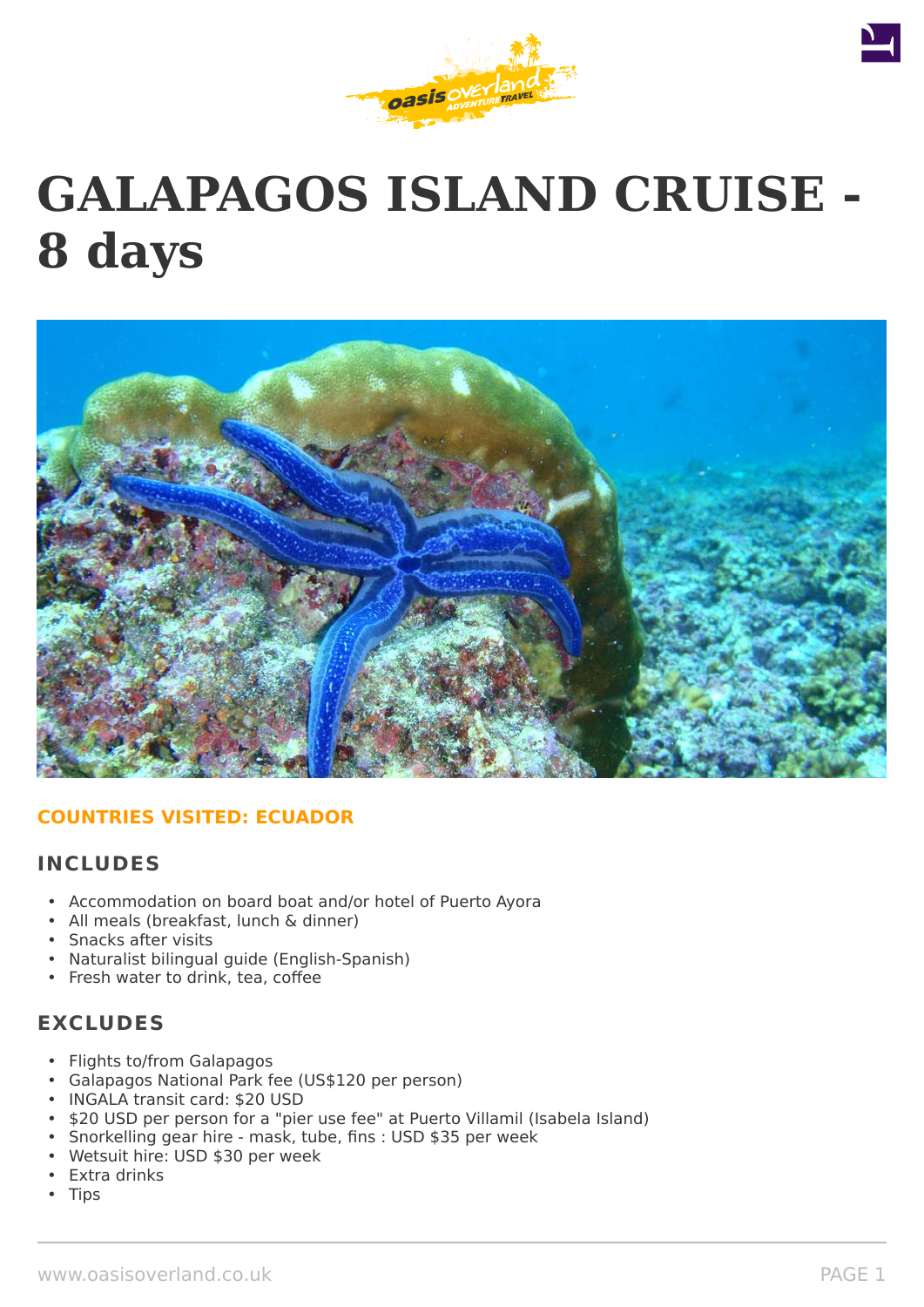• Personal expenses

# **TRIP ITINERARY**

## **DAYS 1 BALTRA – MOSQUERA**

Baltra Island**:** This island was a strategic point during the Second World War. It is the main airport for the Galapagos Islands where tourists and colonists arrive and depart. At the Arrival at Baltra Airport, our English speaking guide will assist you to transfer to the yacht. Welcome and briefing.

Mosquera: After lunch, disembarkation at **Mosquera Island** (wet landing) located between North Seymour and Baltra. The island consists of a long, narrow stretch of white sand, rocks, and tide pools. Created by Geological uplift the island has a flat look to it rather than the conical shape of the volcanically formed islands. It is a great place for snorkelling, strolling on the beach, and enjoying the animal life without the tourist crowds common at many of the more popular islands. This islet is actually home to a huge population of Sea Lions and is also home to many Shorebirds. Briefing and dinner on board.

## **DAYS 2 ISABELA ISLAND – FERNANDINA ISLAND**

Vicente Roca Point (Isabela Island): After breakfast, we travel by 'panga' (Galapagos amphibious craft) to Vicente Roca Point. Comprised of two separate coves, this site is a large bay with spectacular sea life - Seahorses, Sea Turtles, Rays, Puffer Fish, and the strange yet fascinating Mola-mola (or Sunfish). We also see Penguins, Blue-Footed Boobies and Nazca Boobies. Lunch on board.

Espinoza Point (Fernandina Island): In the afternoon after disembarkation (dry landing) we walk an approximately 600m round trip ( 1½ hours ) along a flat, sandy and sometimes rocky path to see Lava Flows, a colony of Marine Iguanas (nesting time: January to June), Penguins, Pelicans and colonies of Cormorants and Lava Cactus. There will be time for snorkelling. Briefing and dinner on board.

## **DAYS 3 ISABELA ISLAND**

Urbina Bay (Isabela Island): After breakfast, disembarkation at Urbina Bay (wet landing), located in the west of Isabela Island, at the food of the Alcedo volcano. Walk on a sandy and rocky defined path (1 km round trip, 2h flat), observing calcareous organisms (shells, corals) exposed above water. In this area we see a large colony of Land Iguanas, Darwin's Finches, Giant Tortoises (between June – September) and Flightless Cormorants. After the hike, time for snorkelling along the shoreline where we may observe Penguins and Flightless cormorants.

Tagus Cove (Isabela Island): After lunch we visit Tagus Cove, a beautifully well protected cove, sheltered by the shoulders of two volcanic craters. It has been used as an anchorage for over 300 years and was previously a port where whaling ships arrived. Many of these old ships and even more recent oneshave left their marks with maritime graffiti along the crater walls.

In the high part is the Darwin Lake, a round salt water crater. Disembark (dry landing). Walk begins from the shore by a wooden stairway that rises to the dusty trail passing through Palo Santo Forest to reach the Darwin Lake. Continue on the trail around the lake through the dry vegetation zone. Panoramic views to the Darwin and Wolf volcanoes. (2kms round trip, 2h / starts at 0m, ascending to 50mts). Later, panga ride through the cliffs to observe the historical graffiti, Penguins, Flightless Cormorants, Boobies, Pelicans and Sally Lightfoot Crabs. Snorkeling time in the cove. Briefing and dinner on board.

## **DAYS 4 SANTIAGO ISLAND**

Egas Port: Breakfast. Our visit to Puerto Egas begins with a wet landing on the dark sand beach of James Bay. Walk along a rocky trail to the salt crater (1.7km round trip, 1½ h, start at 0m, ascend 30m), observing Darwin Finches, the endemic Galapagos Hawks, Marine Iguanas, Sally Light Foot Crabs, Fur Seals and Sea Lions. Time for swimming and snorkelling.

Sombrero Chino: After lunch, disembark (wet landing) for a short walk of 200m. (30mins round trip, flat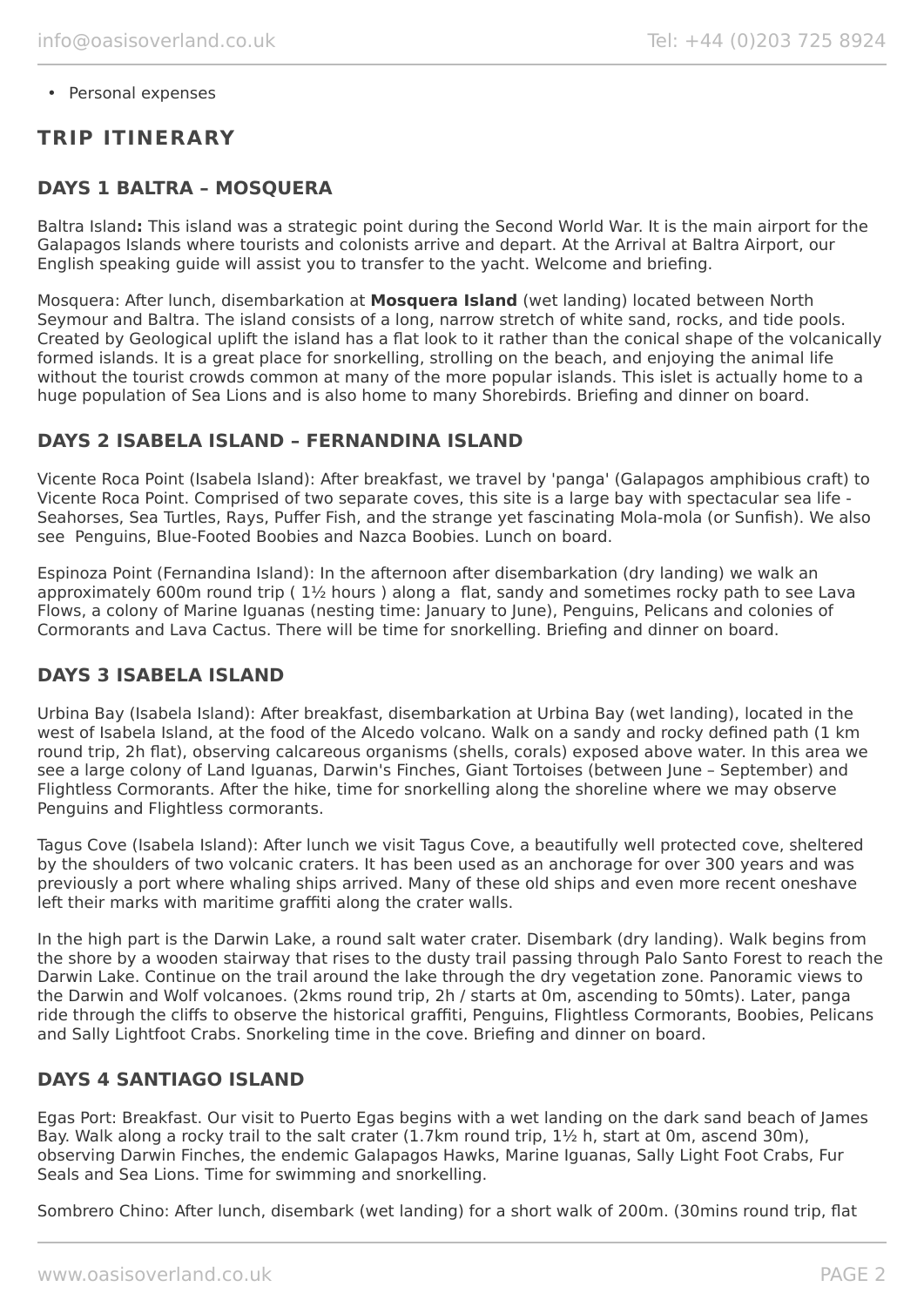and rocky), observing lava tunnels, lava cactus, Galápagos Sesuvium (ground vegetation, that changes colour from intense green in the rainy season to orange and purple in the dry season). Time to swim and snorkel. Return to the yacht. Dinner and briefing for next day.

## **DAYS 5 SANTA CRUZ ISLAND - BALTRA**

Charles Darwin Research Station (Santa Cruz Island): After breakfast, walk for about 20 minutes to the Charles Darwin Research Station and active breeding centre. Here you will get the chance to see the famous Galapagos Tortoise at all stages of growth from unhatched eggs to full-grown adults. The Darwin Station is part of the Charles Darwin Foundation for the Galápagos Islands, an international non-profit organization dedicated to scientific research in the Galápagos Islands since 1959. The Station really helps you get a good understanding of the extensive conservation efforts that have gone into maintaining and improving the biodiversity in the Archipelago.

Hacienda Primicias: After lunch, we visit Hacienda Primicias to see the Giant Tortoises in their natural habitat. The Tortoises are easy to spot, lumbering around eating grass and leaves and wallowing. Some highland birds, like Cattle Egrets, Mockingbirds, Finches or Flycatchers can be seen here. After the hike return to the yacht. Dinner and briefing for next day.

## **DAYS 6 ISABELA ISLAND**

Tintoreras: Breakfast, then we head to the small group of Las Tintoreras islands, located directly across the bay from Puerto Villamil. Here lava formations have created several different natural habitats, enabling a wide range of Galapagos wildlife to inhabit the area. In the small bay of calm turquoise waters, you can appreciate sea lions, sea turtles, marine iguanas, rays, etc. The bay is connected to a crevice of crystal clear shallow, water. When the tide is low, the entrance closes. In this crevice, you can see how reef Sharks swim along with other small fish and Sea Lions. Lunch on board.

Breeding Center Arnaldo Tupiza: This center has a captive breeding program for tortoises from the populations of southern Isabela.

Los Humedales: Disembark (dry landing), walk for about 30 mins. This area is characterized by sandy beaches, rocky shores, and mangroves. There are a number of trails where you can see all four species of mangroves found in Galapagos and also migratory birds: Whimbrel, Short-Billed Dowitcher, Wilson's Phalarope, Common Tern, Blue-Winged Teal, Osprey, Black-Bellied and Semipalmated Plovers, Greater and Lesser Yellowlegs to name a few.

Wall of Tears: We travel by bus to this sad reminder of the penal history of Isabela. The 8m high wall of piled stones stretches for some 100m and was constructed between 1946 and 1959 while Isabela was a penal colony. As punishment the prisoners were forced to build the wall from huge blocks of lava. The wall is named for the many convicts that died while building the wall. Dinner and briefing for next day.

## **DAYS 7 FLOREANA ISLAND - SANTA CRUZ ISLAND**

Rabida: After breakfast disembark (wet landing) in one of the most colorful and volcanically varied islands in the archipelago as well as a great snorkeling site. We will start on Rabida's famous maroon sandy beach and after an easy hike (1 km aprox) will arrive to a stunning lookout to enjoy the amazing landscapes. The island is a birdwatcher's delight. Some of the rarest species are in abundance, such as nine varieties of Finches, Large-billed Flycatchers, Galapagos Hawks and Brown Pelicans.

Cerro Dragon: After lunch, dry landing at a dock, the walk takes you to a hypersalinic (saltier than the ocean) lagoon behind the beach, often frequented by Flamingos, Common Stilts, Pintail Ducks and other species of birds. There is a short walk to the hill, which rewards with a great view of the bay and a nesting site of land Iguanas. Many of the Iguanas that nest here have been repatriated by the Charles Darwin Research Station. Dinner and briefing for next day.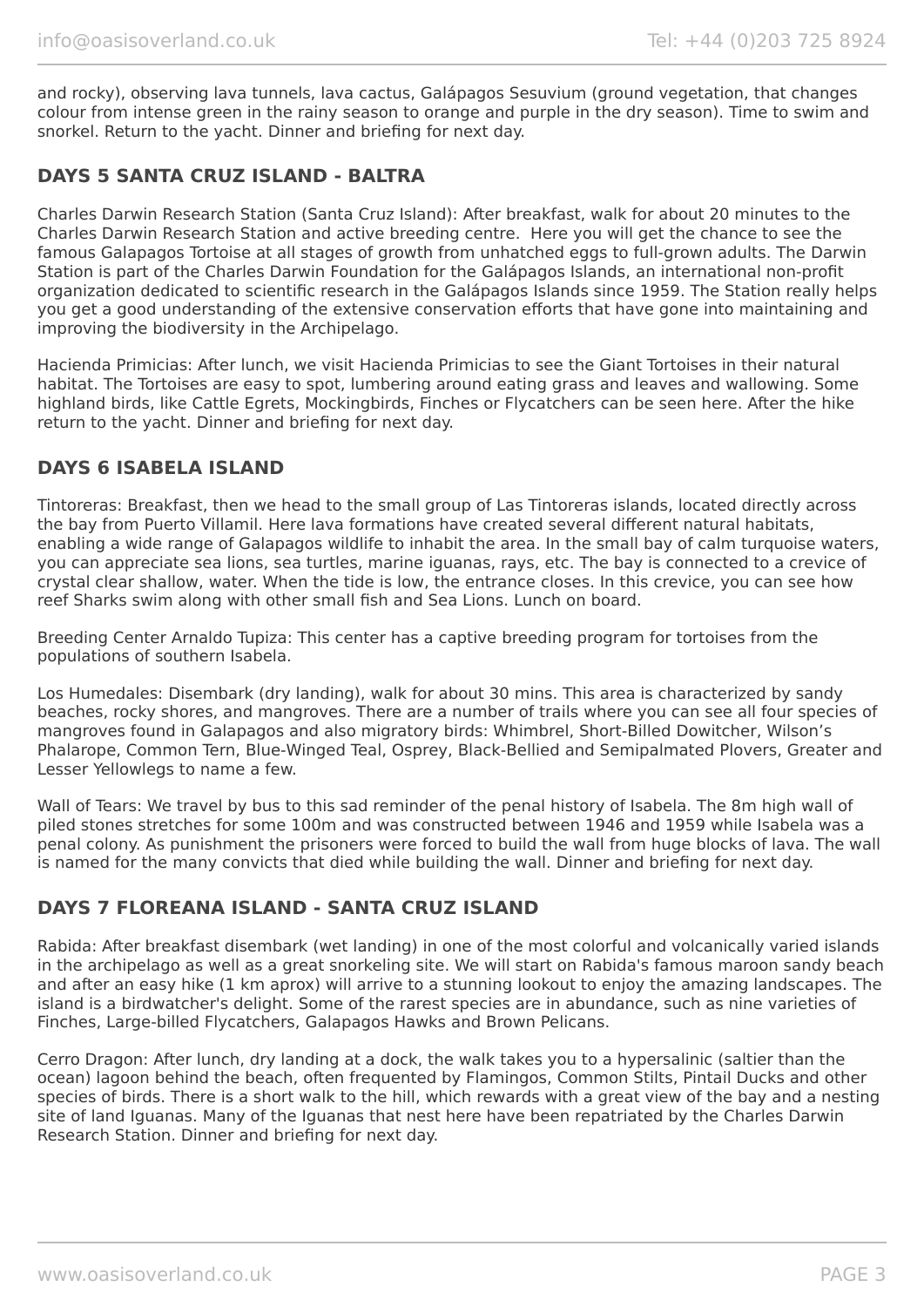## **DAYS 8 BALTRA**

Black Turtle Cove: After breakfast a dinghy (panga) visit to Black Turtle Bay (Caleta Tortuga Negra). This is very close to Baltra. It is very special due to its lovely beach with sea lions and its clear, calm water. Black (Pacific Green) Turtles and many different types of birds can be seen feeding here as you are paddled around the beautiful lagoons hidden in the mangroves. After this visit transfer to Baltra Airport by bus for your return flight to Guayaquil/Quito.

# **ESSENTIAL INFORMATION ABOUT YOUR TRIP**

#### **ARRIVAL & ACCOMMODATION**

**Trip Joining Point:** Baltra Airport

**Start Time Day 1: Before 11:00am** 

**On arrival into Quito city you are required to check in with Lorena, our Galapagos representative, 24 hours prior to departure** when she will check your documents and issue you with a Voucher for the cruise.

Lorena - Agencia Tierra de Fuego - Address: Av. Amazonas N23-23 y Veintimilla - Phone:+ 593 2601 0183 / 2250 1418 / 2604 6567 Mobile:+ 593 998104975 / + 593 9983 1921 Email: **[info@ecuadortierradefuego.com](mailto:info@ecuadortierradefuego.com)**

We are able to reserve accommodation for you in Quito before your trip if you would like at the Majestic Hotel, close to the new city area. All rooms have a bathroom. A great value simple hotel with good service, and in a convenient location for exploring Quito. We can book the Majestic Hotel, but please give us 6 week's notice.

All prices listed are approximate and subject to limited availability.

| <b>Room Type</b>      | <b>Price</b> | <b>Description</b> |
|-----------------------|--------------|--------------------|
| Single en-suite       | US\$21.00    | Per Room           |
| Double /Twin en-suite | US\$25.00    | Per Room           |
| Triple en-suite       | US\$28.00    | Per Room           |

#### **PRE-TRIP ACCOMMODATION:**

We provide a free service for booking pre-trip accommodation. Please contact us if you would like us too arrange this for you at [southamerica@oasisoverland.co.uk](mailto:southamerica@oasisoverland.co.uk).

Double, twin, and triple rooms will be provided subject to availability, where requested. However when not available we may need to book other rooming arrangements, and will fit these as closely as possible to your request. Those travelling solo will be put in shared rooms to reduce the costs to them, which may be twin/triple shares with other Oasis Overland travellers. Single rooms may be available in some cities for solo travellers, and we will arrange this for you on request, subject to availability.

If you are arriving early in the morning and you would like to check in immediately, you may have to reserve your room for the previous night to ensure direct check in, otherwise you may have to wait until normal check in times (usually 1pm to 2pm).

Accommodation costs for any additional nights are payable direct to the Hotel Majestic on arrival in \$US.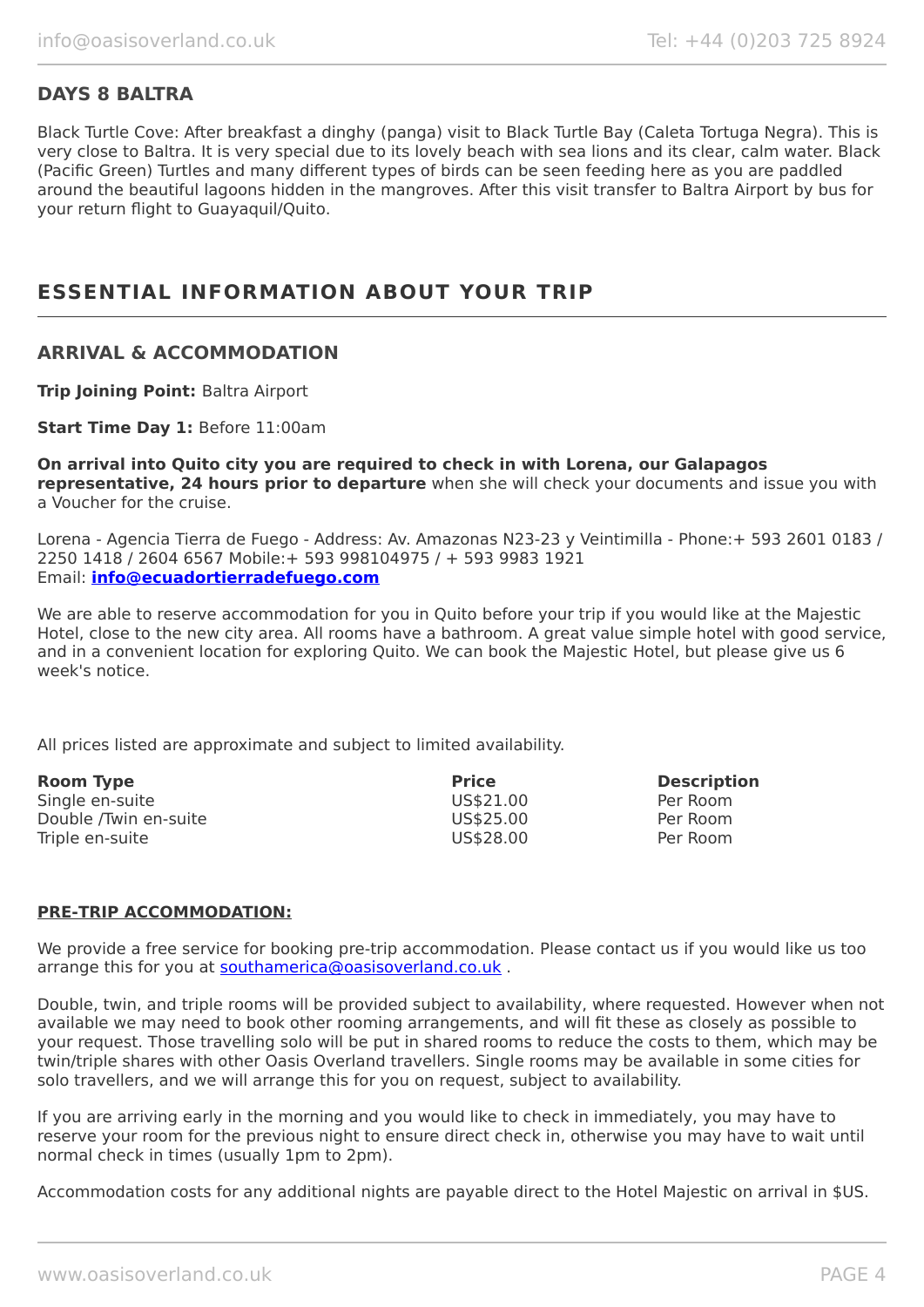#### **AIRPORT TRANSFERS:**

**An Airport Transfer is i**ncluded from Quito to the airport to catch your flight to Baltra. The transfer is arranged with Lorena in Quito and will be arranged during the Check-in process.

**Airport Transfer in the Galapagos Islands** – Included. Transfer between the airport and dock in the Islands is included - look out for the name of your ship on a sign!

### **FLIGHT INFORMATION**

We recommend taking an extra day or two either before or after your Galapagos Cruise. We can help you reserve a room at the following hotel**.**

Our Galapagos trip starts on Day one of our itinerary, so you will need to ensure that you arrive at Baltra airport before 11:00am on the day of departure. All flights to Galapagos go via Guayaquil, Ecuador's largest city in the tropical lowlands.

There are many online flight search engines such as **[www.skyscanner.net](http://www.dpbolvw.net/click-5720161-10639348)** or **[www.ebookers.co.uk](http://www.ebookers.co.uk/)**, flights can also be booked direct with airline websites or through travel agencies. Please inform us of your flight details as airport transfers can be arranged.

#### **PASSPORTS**

Your passport must be valid for at least 6 months AFTER your trip finishes. This is a general requirement for all of the countries we travel to on our trips.

If you have dual nationality you can only use one passport for the entire trip. It is your responsibility to ensure you have all the relevant visas you require.

#### **VISAS**

The information below is to be used only as a guide and may change without prior notice. It is advisable to contact the relevant embassy in plenty of time before the trip departs to check the current visa requirements**.** It is **your responsibility** to ensure you have all the relevant visas you require**.**

#### **Visas must be paid for in USD cash ONLY.**

On arrival to countries in South America, you will be given an 'Immigration card'. It is important that you keep this with your passport during your entire stay in the particular country as it is needed for departure. Failure to produce this immigration slip can result in a fine.

**Transiting via the USA -** Travellers who are flying to South America via the US will require either a US visa or for certain nationalities an Electronic System for Travel Authorization (ESTA) to take advantage of the visa waiver programme. These can be processed and paid for **[here](https://esta.cbp.dhs.gov/esta/)**.

If you have travelled to Iran, Iraq, Sudan, Syria, Libya, Somalia or Yemen since March 2011 you will not qualify for the ESTA and must apply for a visa.

It is very important you establish your ESTA eligibility and have the correct documentation before departing, as if you do not have the right authorisation upon checking in at the airport you may not be permitted to travel.

For more information on other nationalities & visas checkout **[www.projectvisa.com](http://www.projectvisa.com/)**

#### **Ecuador**

Passport Holders from UK, Ireland, Australia, New Zealand, USA, Canada and most EU countries will not require a visa to enter Ecuador.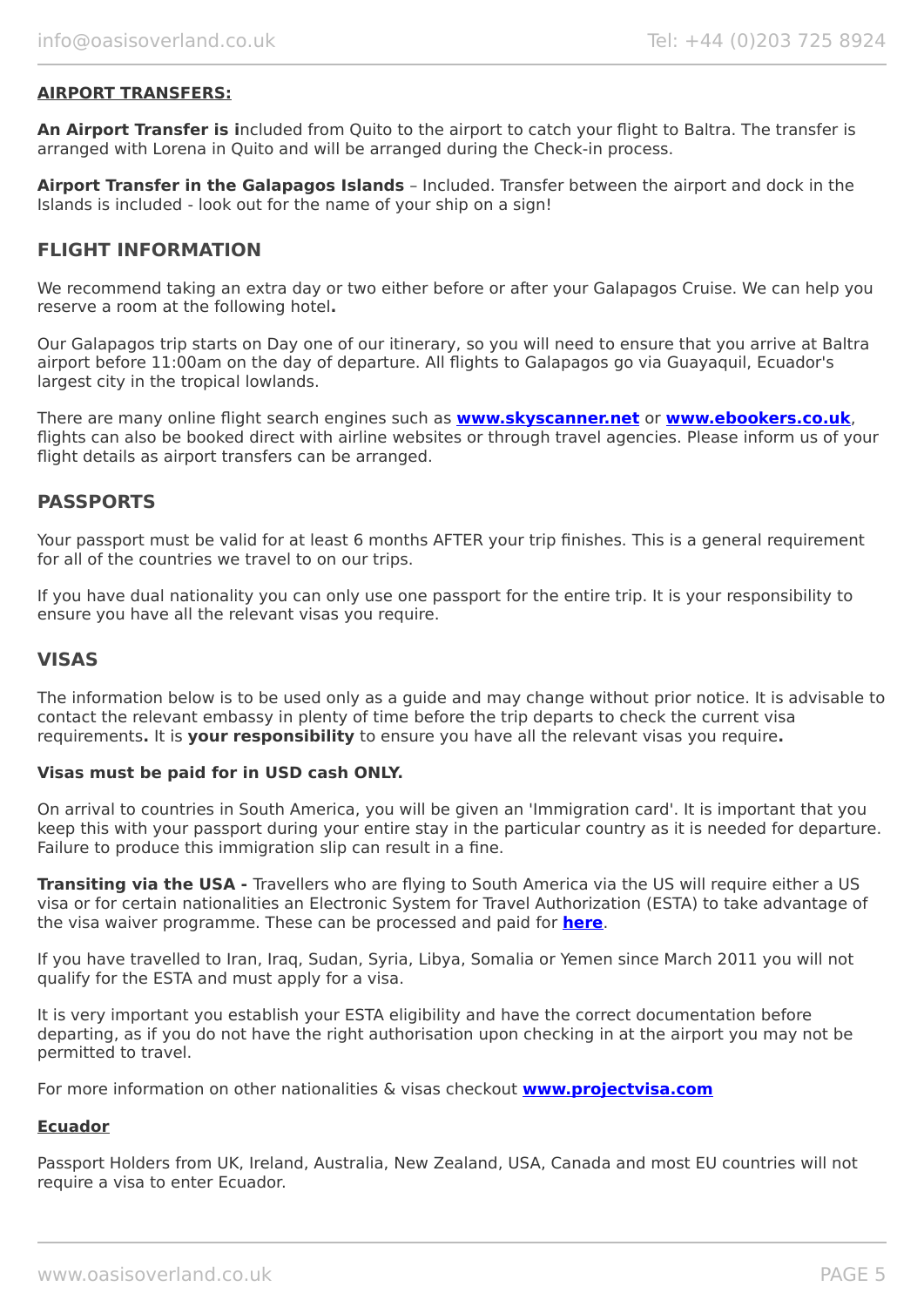Passport Holders from other countries, will need to check the current visa requirements with the relevant consulate, and whether you need to obtain the visa in advance.

Travellers **must** have physical proof of health care Insurance whilst travelling through Ecuador. You may be asked to provide this at Immigration at the land border or at the airport on arrival - a printed copy of your travel Insurance should suffice.

## **VACCINATIONS AND HEALTH**

It is possible that you may require some vaccinations for your trip, depending on the areas that you are visiting. As we are not medically trained, we are unable to give detailed advice on vaccination requirements, so please use the information below as a guide only. We have worked closely with **Nomad Travel Clinics** for many years and they offer Oasis travellers a **10% discount** on vaccinations, antimalarial drugs, first aid items, clothing and equipment, just enter discount code OASIS1000 at **[www.nomadtravel.co.uk](http://www.nomadtravel.co.uk/)**. Alternatively you can check out the [fit for travel website](http://www.fitfortravel.scot.nhs.uk/home.aspx) for more travel health information or consult a reputable travel clinic or your GP for information and advice. We suggest that you allow at least 8 weeks to get all your vaccinations.

**Yellow Fever** - Being vaccinated against Yellow Fever and having a valid certificate and a photocopy is deemed compulsory in many countries we visit, especially at certain borders and are needed if you are entering from an infected country. You can view a list of countries requiring a certificate through the World Health organisation **[http://www.who.int/ith/ITH\\_country\\_list.pdf](http://www.who.int/ith/ITH_country_list.pdf)** 

**Rabies** - Vaccinations are regularly recommended for some of the countries that we travel through especially if time and money are not a deterrent.

**Malaria** - Malaria risk is low throughout the year in Ecuador and Peru in areas below 1500m including coastal provinces.

Medical advice however should be taken particularly if you are visiting the jungle in Ecuador or Lima. For more information visit **[www.nomadtravel.co.uk](https://www.nomadtravel.co.uk/)** or **[www.fitfortravel.scot.nhs.uk](http://www.fitfortravel.scot.nhs.uk/)**

**Dengue** - Unlike the malaria mosquito, which bites at night, the dengue carrying mosquito bites during the day. Some areas we travel to do have occasional outbreaks & it is therefore advised that you take care not to be bitten during the day as well as at night. There is no vaccine available.

**Health** - To join our trips you should be in good general health. Your medical insurance company must be told if you have any pre-existing medical condition / allergy or if you are on any regular medication, otherwise you may not be covered under your policies for these. Our crew will need to know of any medication or conditions you may have. For general health advice log onto **[www.nathnac.org/travel/](http://www.nathnac.org/travel/index.htm)**

## **TRAVEL INSURANCE**

It is a compulsory requirement that you have adequate travel insurance before you join any Oasis Trip & at the very least are insured for all necessary medical & repatriation costs incurred.

You will be asked to provide the following details in **My [Oasis Account](https://oasisportal.eecsoftware.com/)** if you have not already done so: travel insurance name, insurance policy number & insurance emergency telephone number. You will also be required to give a copy of your policy with this information to your Tour Leader on arrival with confirmation that the policy duration is sufficient to cover you for the entire duration of your trip. It is also wise to leave a copy of your insurance policy with a friend or relative for safe keeping.

We believe that your safety and holiday enjoyment are very important. It is a mistake to think that "it will never happen to me". It is also very important that you are covered for all the activities that you may wish to undertake while on our trip. It is extremely important that you check the full extent of your cover related to 24 hour Medical Emergency Assistance. In the event of you needing medical treatment you want to know that you have the best cover available to you. Your policy should include adequate Medical Emergency and Repatriation cover as well as Cancellation, Baggage and Personal Liability cover. You need to be aware of EXACTLY what activities your policy covers you for. Please note that skiing is not usually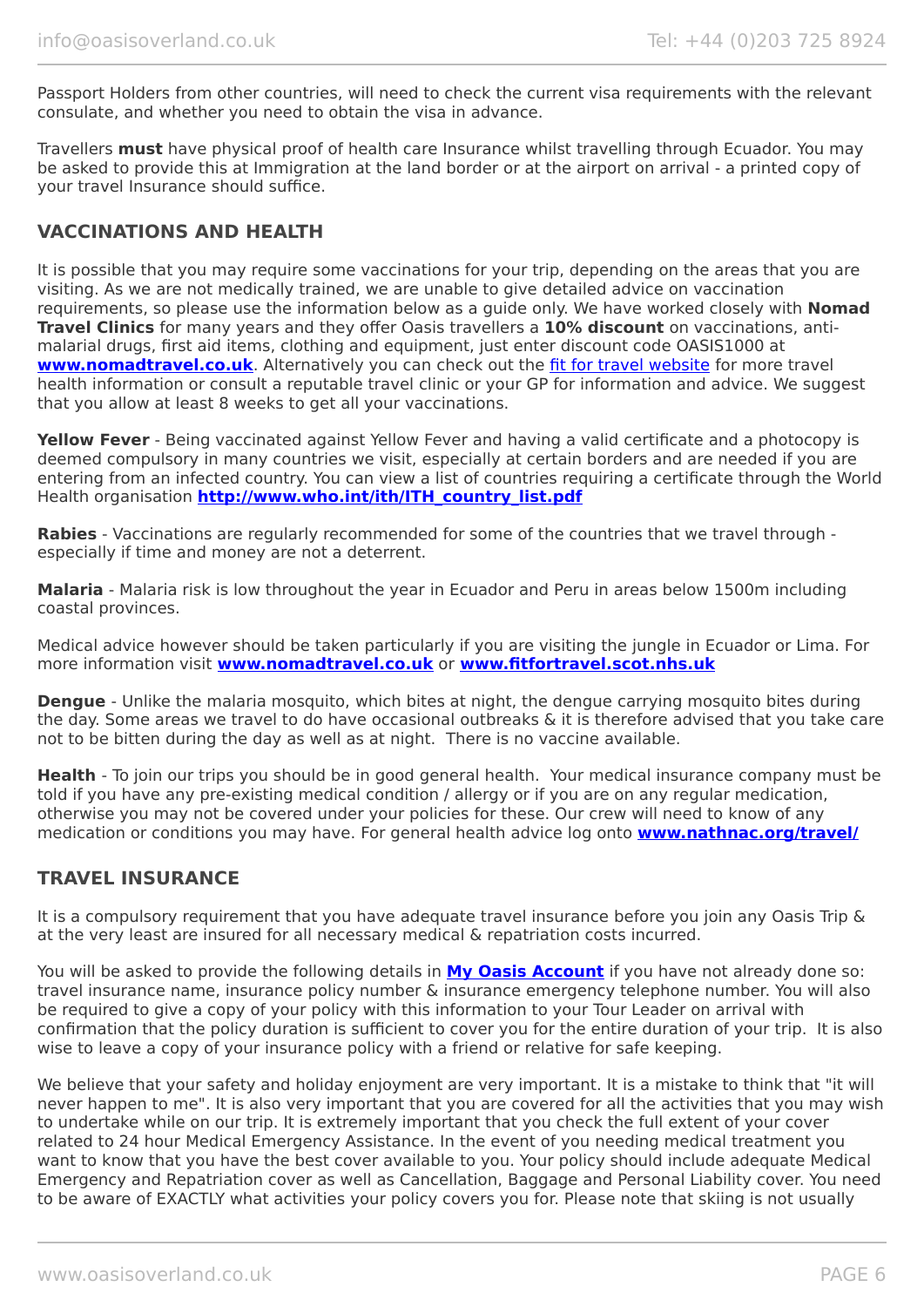#### covered in most insurance policies.

We offer tailor made Overland Adventure Travel Insurance that covers most of the adventure and sporting activities on our trips.

For further information on the insurance we offer, the activities covered and costs, check out the **[Travel](https://www.oasisoverland.co.uk/travel-insurance) [Insurance](https://www.oasisoverland.co.uk/travel-insurance)** section of our website. You can purchase our insurance by logging into **[My Oasis Account](https://oasisportal.eecsoftware.com/)** and click 'Buy Insurance' or through the following **[link](https://www.campbellirvinedirect.com/oasisoverland/)**.

### **MONEY, BUDGETS AND LP**

#### **Spending Money**

From past trips and traveller feedback US\$100 to US\$150 per week should cover costs such as, soft drinks and beers, email & communications, souvenirs and other general spending. Personal spending habits & budgets differ greatly from person to person. Budget on visa costs and optional activities/park entrances/ taxes and equipment hire separately (see visa section above & optional excursions page).

#### **Currency**

Since 2000 the US dollar has been the currency of Ecuador. US dollars dated pre-2006, old or damaged notes and serial numbers starting CB are often not accepted in South America, so please ensure your notes are dated 2007 onwards. When buying US Dollars before you travel it is best to ask for clean notes with no tears or markings. Change is also often a problem in Ecuador so it is advisable to bring a selection of lower denomination notes with you. \$100 bills are particularly difficult to change, if possible, bring US\$50 bills.

Please also remember that Visas, where required, need to be paid for in US dollars cash only.

#### **Credit & Debit Cards**

If you are intending using your credit or debit card, we suggest taking more than one card with you as you may find that your card is not accepted in the first ATM you try. For credit and debit cards Visa is best. Mastercard and American Express are generally not accepted throughout South America. We recommend that you inform your bank that you will be using your card abroad to avoid it being blocked.

#### **Pre-Paid Travel Currency Cards**

These cards are similar to normal Credit and Debit cards but they can be pre loaded with cash before you travel with a set amount allowing you to withdraw this cash using the card at normal ATMs. It is a more secure way to access cash on your trip, but again do not rely on these as your sole means of funds on a trip - (please refer to the ATM section). Several banks and companies now offer these cards, but be sure to look into the rates for withdrawing cash when making your decision. When using these cards abroad you will use them to withdraw the local currency from an ATM and not the currency that you loaded onto the card.

#### **Tipping**

Tipping in South America is customary and often expected, and local attitudes towards tipping are different to what we are used to in the West. It is often more than a reward for services well done but as wages are extremely low, it is an accepted means of supplementing an income. As a general rule, tipping around 10% of the total bill in restaurants is a good guide, and the same amounts usually apply for activities and excursions.

#### **CLIMATE**

The Galapagos Islands are situated on the Equator, and the climate does not vary dramatically over the year. The climate of the Islands can best be described as subtropical. There is, however, some variation driven mainly by the ocean currents. Temperatures range from 69 -84 degrees Fahrenheit / 21 -30 degrees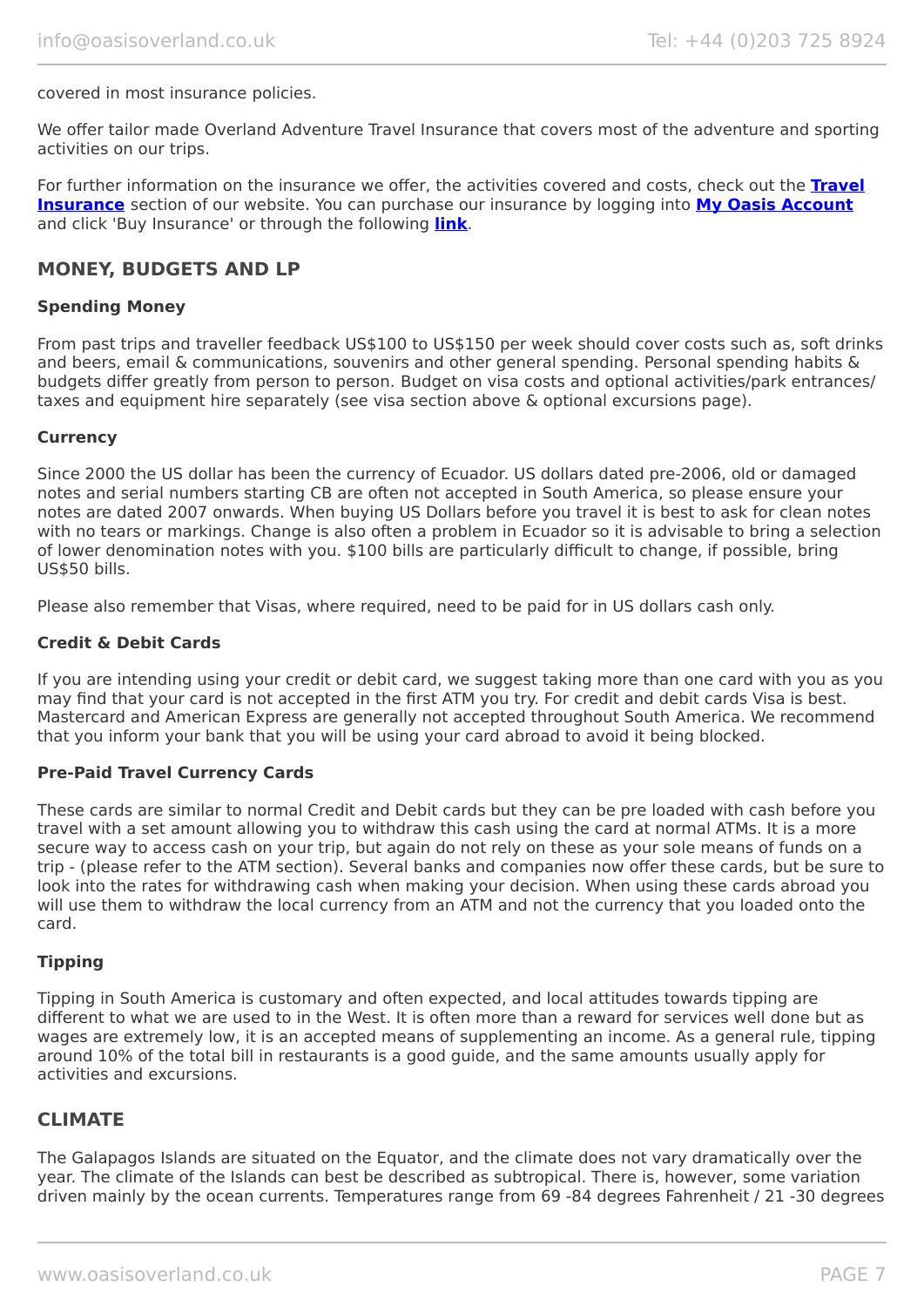#### Celsius all year round.

There are essentially two seasons:

**Warm Season** from **December to May** - characterised by warmth, rain and sun. This season is driven by the warm El Nino current, making both the sea and land warmer. The season is known for afternoon showers.

**Dry Season** from **June to December** - slightly cooler temperatures, cloudy, and dry due to the Humboldt Current.

#### **PHOTOGRAPHY AND ELECTRICAL EQUIPMENT**

**Cameras (incl. Digital & Video Cameras) -** An easy to use 'point and press' will get you some good photos. For memorable shots, it may be worthwhile investing in an SLR camera, but be sure to get some practice in before the trip! Most towns and cities have internet cafes where you can download onto CD/ internet sites - but don't rely on it.

**Photography -** Be aware of your surroundings when taking photographs and filming. Some locations will be sensitive or have local laws banning photography. For example it is usually forbidden to use cameras at borders or around government buildings, military installations, bridges and airports or to take photos of local officials. If you do take photos or film where it is not permitted you may find yourself being questioned by irate officials who may decide to confiscate your camera or instruct you to delete all the images/footage on your device. If in doubt ask for permission, or if there is no-one to ask use some common sense.

**Drones -** As the use of drones becomes more common, countries throughout the world are gradually updating their laws and restrictions on usage. The specific regulations will vary from one country to another, so do check the UK Foreign and Commonwealth Office advice for the latest information. As with cameras, use your common sense if you do use a drone and avoid operation in sensitive areas. If you plan to bring a drone on your trip with us please contact us first to ensure there will be a suitable place to store it while on your trip.

**Electrical charging & power supply -** It may be difficult to find a power source for charging at times, so a spare battery is a must. Log onto **[www.whatplug.net](http://www.whatplug.net/)** for information regarding the different electrical plugs and voltage used in each country.

## **CONTACTING HOME**

The internet and WiFi are readily available in almost every town and city you will visit; most hotels and hostels will have free WiFi as will many bars and cafes. Do bear in mind that the connections can be unreliable and will not always be as fast as you are used to at home. If a lot of people try to use the internet at the same time the speed will be slower still, especially if trying to make Skype calls or upload photos/videos. During periods of the trip where we are camping, internet will be less common.

Some travellers choose to take an unlocked mobile phone with them and buy local SIM cards in each country, allowing them to use mobile data. If you particularly want or need regular internet access this may be a good option. Telephone calls can be expensive usually £1 to £5 for a three minute call.

**Online Diaries** - A great variety of free "travel blogs" are now available online, they are a good way of keeping relatives and friend up to date with what you are doing and a good place to upload photos, collecting messages as well as keeping a record for yourself.

#### **RESPONSIBLE TRAVEL**

#### **Before you go**

• Remove unnecessary packaging before you go - waste disposal facilities are often stretched or non existent in the places we visit. To avoid unnecessary pollution of local water supplies take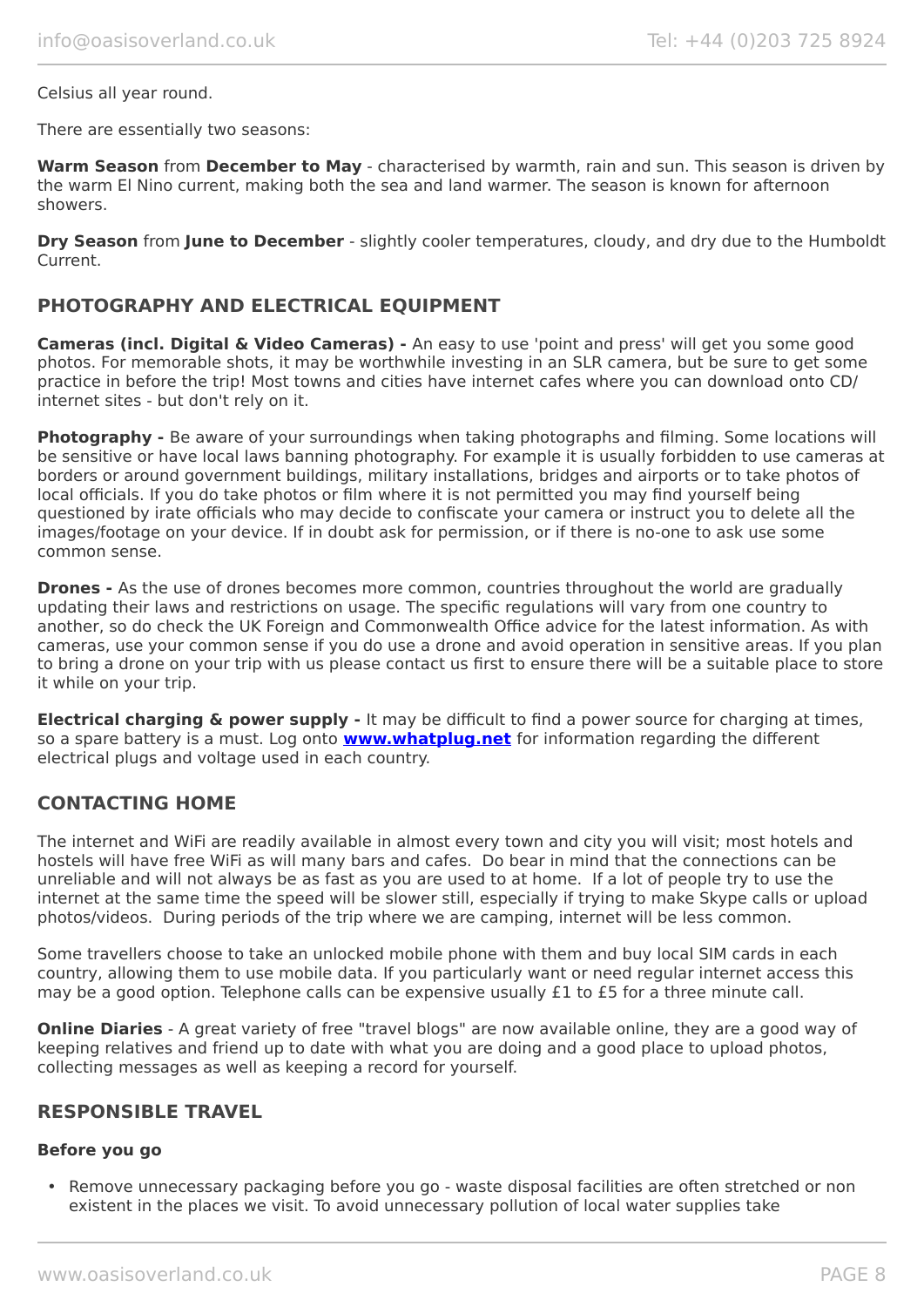environmentally friendly toiletries with you.

- Why not invest in a wind-up or solar-powered torch or media player before you travel or at least rechargeable batteries.
- Learn some of the local language and read up on the local history/culture before you go. You'll get so much more out of your trip.
- Why not pack some pens/pencils exercise books in your rucksack and they can be donated to a local school or project while you're away. You can also purchase these items cheaply, locally which will help local businesses.
- Take a sturdy water bottle with you from home that you can re-use throughout your trip. We carry large quantities of purified water with us on our Expedition vehicles and it is much better for the environment if you drink this, rather than purchase bottled water along the way. (It also saves you money).
- Water-to-Go: Oasis Overland have partnered with Water-to-Go to help reduce the number of plastic water bottles consumed during a trip. Water-to-Go is a filtration system that eliminates over 99.9% of all microbiological contaminants including viruses, bacteria, chemicals and heavy metals from any non-salt water source. Click here and enter the code OASIS15 to purchase your **[Water-to-Go](https://watertogo.eu/partnerships/oasisoverland/)** products at 15% discount. Water-to-Go will then donate a further 15% to Oasis Overland Charity projects.

#### **While you're travelling**

From experience gained in running trips, we have developed our own practical and manageable environmental policy which all of our crew practice on the trips we operate, and they will share this information with you at the start of your trip. We welcome your input on this, plus any new ideas you may have, to improve our existing procedures. As a guide here's a few tips to bear in mind.

- Don't waste water. It is a scarce resource in many of the places our trips visit. On all our Ultimate and Overland Expeditions we carry large quantities of purified water with us. We encourage you to refill your own water bottles from this supply, rather than purchase bottled water along the way-much more environmentally friendly and saves you money.
- Never buy endangered species or endangered habitat products. Apart from the fact of it being illegal it also encourages the trade to continue.
- Look after and preserve the areas we visit. Be careful about stepping on coral reefs or trekking on undesignated tracks.
- Buy locally made crafts and products helping to support the local economy.
- Don't feel when bargaining that you have to get the cheapest price possible just for the sake of it. Pay what the item is worth to you & don't worry about what someone else has paid.
- Try the local food and drinks this will help to support local farmers and food sellers. Sitting in a local cafe is also a great way to meet local people.
- Dispose of litter appropriately on your trip. This includes cigarette butts. Not only does litter look unsightly it can be lethal to wildlife.
- Where any toilet facilities exist, however unsavoury they might seem to you, they should be used. Where they do not, always bury your waste and make sure it is never near (at least 30m) a water source.
- When game viewing do not encourage your guides to get too close to the wildlife so that their natural behaviour is impeded.
- Respect local customs, traditions and beliefs of the people in the different regions that you travel through.
- Do not take photos of people, ritual events or special places unless you have asked first. Dress appropriately according to local codes and show respect around religious festivals.
- Recycling is almost non-existent in many of the areas and countries we visit we do the best we can with limited resources & space on our vehicles.
- For books dedicated to travelling more responsibly & ethically see: **[www.tourismconcern.org.uk](https://www.tourismconcern.org.uk/)**

**Community Projects** - Oasis are active in raising awareness and providing support to a number of projects and local schools where we believe we can make a positive difference. More information on the **[projects we support](https://www.oasisoverland.co.uk/responsible-travel/charities-we-support)**.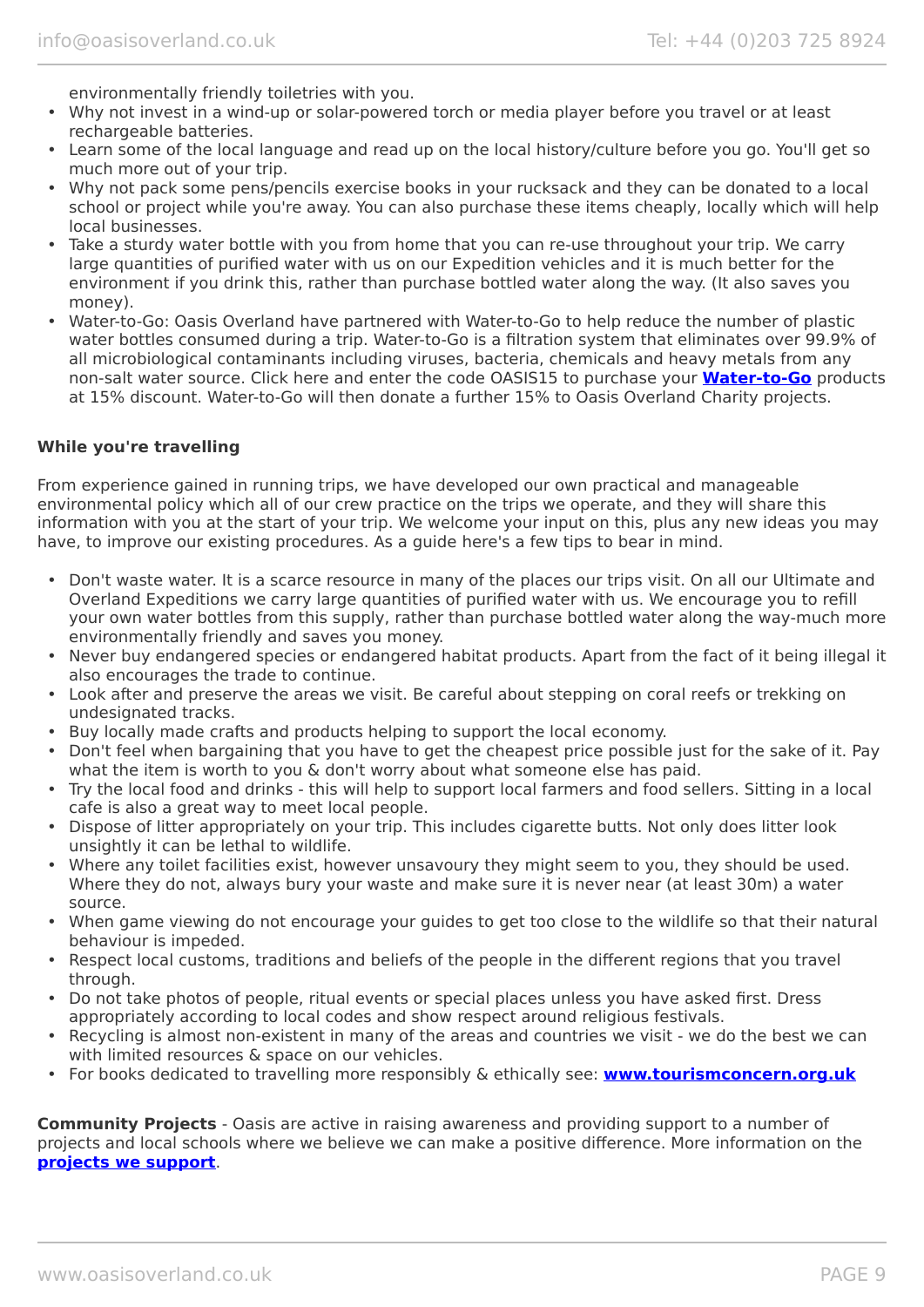## **SECURITY**

The UK Foreign and Commonwealth Office (FCO) offer country-specific advice, regarding not only security but also entry regulations, local laws and customs and health. We strongly recommend all travellers visit the FCO website, or the equivalent in their home country, to familiarise themselves with local conditions and issues in the countries they plan to visit before committing to a trip with us. You can view their website [here.](https://www.gov.uk/foreign-travel-advice)

If you have any questions at all about the safety or security of your trip, please do not hesitate to contact us and we will be happy to discuss your trip in more detail.

**In cities** - All major cities have their share of petty crime (just like our cities) and sensible precautions need to be taken. Wearing expensive looking jewellery or watches and carrying cameras will draw unnecessary attention to you. Leave valuables such as passports and excess money in your hotel safe (we recommend carrying a copy of your passport details page at all times). You may find a simple money belt is more discreet than a bag. Always be aware of your surroundings and when approached by people you do not know, use your common sense. At night in cities it's best to use a taxi, rather than walking around the streets, single women in particular need to be careful and we would suggest that it is safer to be in a group.

Oasis does not take responsibility for clients' personal items and we advise you to not take items of value that are not essential for the journey.

# **WHAT TO EXPECT**

## **LIFE ON THE ROAD**

.....or should we say...'On the Boat!'

Your Itinerary will be confirmed with you 2 weeks before travel along with optional flight ticket information. There are now mandatory 15 day routings for all vessels in place, meaning that different itineraries will be followed on different departure dates.

**Accommodation -** The motor sail boat can carry a maximum of 16 passengers, split between 8 twin cabins (two with double beds) each with a private bathroom and a/c. If you are travelling alone, we will do our utmost to team you up with another person who is also travelling on your Overland tour. If this is not possible you will share with a non Oasis client. The yacht crew will try to pair two people of the same sex together, however on occasions you may find that you are sharing with someone of the opposite sex. Unfortunately due to the size of the vessel they cannot guarantee same-sex rooming. Alternatively we will discuss what single supplement options are available.

**Guide -** You will have an English speaking Nature Guide on board who will join you on the various walks and be on hand to answer your questions throughout your cruise.

**Equipment -** You will be able to hire a snorkel and mask for the duration of your cruise, and a wetsuit or you are obviously welcome to bring your own equipment.

**Meals -** Food is included whilst on board, but you will need to pay for drinks.

Vegetarians / Vegans / Coeliacs / Gluten & Lactose intolerance - Your Crew will always do their best to cater for any dietary requirement or intolerance whenever possible. However they cannot cater for fussy eaters. It must be remembered that the variety of dishes available to vegetarians may not be the same as available to meat eaters. If there is anything in particular you require in your diet or because of an allergy or would miss from home, it would be best to bring these with you.

Remember that when eating out in local restaurants & hotels that vegetarianism or food allergies /